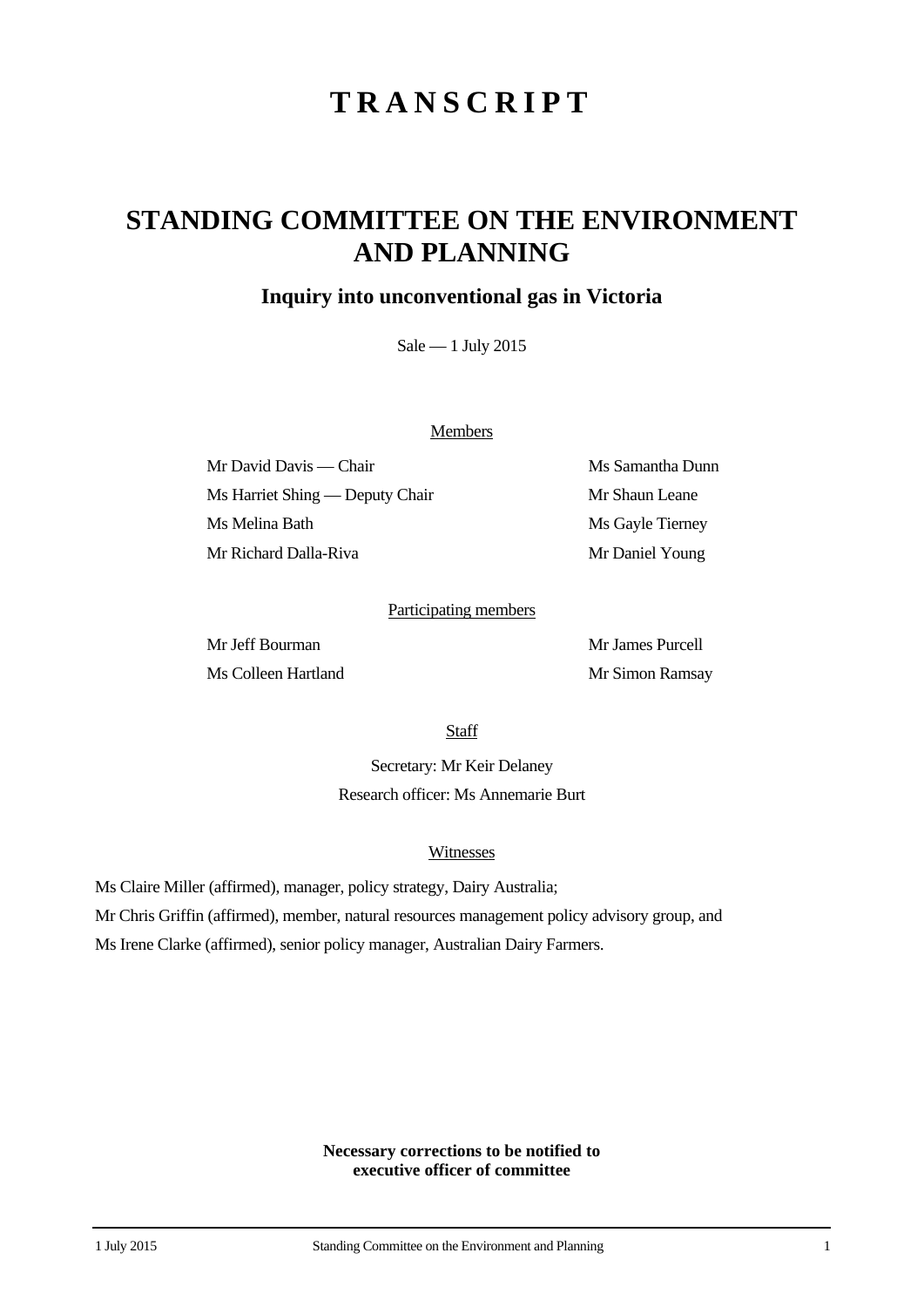**The CHAIR** — I welcome Claire Miller, the manager for policy and strategy from Dairy Australia, and Chris Griffin and Irene Clarke from Australian Dairy Farmers. I ask that you be sworn and that you please give your names and contact addresses.

**Ms MILLER** — Claire Miller,  $Mr$  **GRIFFIN** — Chris Griffin,  $\mathbf{M}s$  **CLARKE** — Irene Clarke from

**The CHAIR** — Claire, you might want to lead off with a presentation, and then we will ask some questions.

**Ms MILLER** — If I can defer, please, Chris Griffin will lead off on behalf of the dairy industry, thank you.

**Mr GRIFFIN** — Thanks, Claire. Thanks for the opportunity to present to you this morning. I am Chris Griffin. I am a dairy farmer in Gippsland, in Westbury, just north of Moe, the immediate past president of Australian Dairy Farmers and the past chair of Australian Dairy Industry Council. With me I have Claire Miller, who works for Dairy Australia in the policy support area for the environment, and Irene Clarke, who works for the Australian Dairy Farmers as a senior policy officer and specialises in this environment area as well.

We appear before the committee today for the Australian Dairy Industry Council, otherwise referred to as ADIC. The ADIC is the national peak body for the Australian dairy industry. We represent the interests of dairy farmers and manufacturers across Australia through two organisations, Australian Dairy Farmers Limited and Australian Dairy Products Federation, which are the processors and manufacturers, supported by Dairy Australia as the industry research and development corporation.

The ADIC will certainly be putting a written submission into the inquiry; we are working on that right now. In advance of that written submission what we would like to do today is provide a quick overview of our industry position on unconventional gas mining and the key findings of a comprehensive technical study the dairy industry has commissioned, and then we can have a discussion. We are keen to keep talking to government as your inquiry continues and as you work on any outcomes from the inquiry.

We currently have around 6300 dairy farmers in Australia; 4268 of those are in Victoria. Some 9.2 billion litres of milk is produced in Australia annually; more than 6 billion litres of that is produced out of Victoria. Victorian dairy companies depend heavily on export markets for ongoing profitability and currently export around 60 per cent of the milk produced in Victoria. It goes out as milk powders, cheese, butter and other products. The dairy industry has potential to grow substantially over the next decade, and to meet growing domestic and international demand Victoria will certainly be a big part of this.

But to achieve that growth and remain internationally competitive we need two things that unconventional gas mining could put at risk. Firstly, the natural resources upon which the dairy industry relies must continue to be available without any negative impact, and our primary focus here is water. Secondly, the dairy industry's reputation as a producer of high-quality, safe dairy products must be protected. Any possibility that unconventional gas mining could impact these two things, whether it is actual impact or the perception of our customers about impact, will need to be carefully managed to ensure all risks are addressed; for example, by having very robust legislative frameworks and limiting expansion of mining into new areas.

The dairy industry has researched the key issues for coexistence of dairy and unconventional gas mining. We now have a large consultant report, along with a series of fact sheets, which summarise the key issues and considerations. Claire will enlarge on that a little bit later. The work that we have done on coexistence is not just about Victoria; it has looked at the issues of our national dairy industry, with a particular interest in Queensland, New South Wales and Victoria. There are already dairy farms in New South Wales with unconventional gas wells on them. So we have an industry of both existing coexistence and potential future coexistence. I will just hand over to Claire to explain a little bit about the report and the fact sheets we have, and then Irene will make a few comments as well.

**Ms MILLER** — Thank you. Just to reiterate, Dairy Australia is the research and development corporation for the dairy industry. It is funded through dairy farmer levies that are matched by federal government funding. We do not set policy for the industry, but it is true to say that we do research and analysis and that that information feeds into the decision-making process at the Victorian and the national levels with representative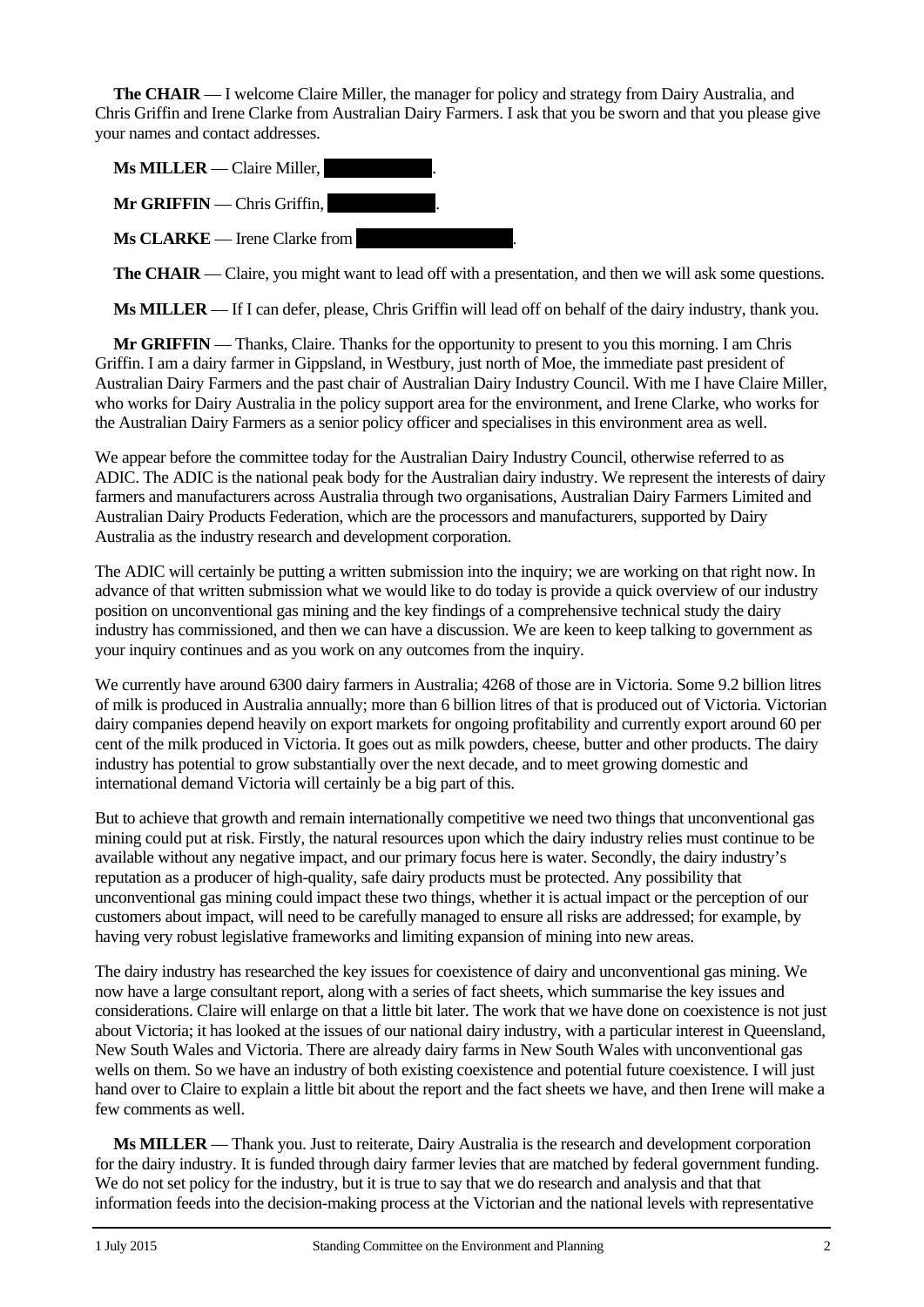bodies. I would also like to make clear that Dairy Australia does not support or oppose the gas industry; we are neutral. When we do our research we have a focus on the evidence and we focus on risk assessment and risk management.

As Chris just alluded to, we have a very substantial report that was completed in July last year. It was done by a consultant. The full report is available on our website; I can certainly make copies available to the committee if you would like to see it. It is fairly substantial bedtime reading, I need to warn you. I should also say that this is a very fast-moving space, and some aspects of the report have been overtaken by events in New South Wales with the completion and release of the chief scientist's report there and the subsequent New South Wales Gas Plan. So we are sort of galloping to keep up with what is changing around the nation.

For those who do not want to spend their bedtime reading nearly 300 pages of highly technical reports, we have  $also \_\_\_\$ 

**Ms SHING** — Which would be no-one on this committee because we are all very happy to be here today.

**Ms MILLER** — We have condensed what we see as the key points down into a series of six fact sheets; I have given each of you a full set of those. By necessity they are simplified, but this is a highly complex issue. I know that the fact sheets will also raise questions. We know this because we have taken them out to information sessions with farmers. Unfortunately the answer is usually, 'You need to read the whole report for the full context'.

We have tried to simplify it down. The fact sheets cover various things, such as frequently asked questions, land access and rights, water quality and quantity issues, impacts and opportunities, an overview of regulations and safeguards, and planning and managing a coexistence scenario. Keep in mind that these are for national purposes too, because we do have dairy farms in other states where coexistence is a reality.

I understand that there were some questions yesterday about food safety programs on dairy farms and what a coal seam gas mining and coexistence scenario might mean for that. You will find that is on the planning and managing a coexistence scenario sheet.

**Ms CLARKE** — I will finish off quickly before we open for questions. As a national dairy industry across farmers and manufacturers we are currently working on a policy position statement on unconventional gas and the dairy industry. We are close to finalising that, and I hope we will have that in time to put with our written submission to the inquiry.

I just want to highlight that as part of developing that position statement we have articulated six principles that underpin our position on unconventional gas mining. I will give you the headlines on those. The first one is that productive agriculture must be protected through strategic planning. Secondly, water quality and quantity must be protected for dairy production to be viable. Thirdly, food, animal and people's safety must be protected for the reputation of the dairy industry. Fourthly, farmers must be able to continue their farm operations. Fifthly, robust environmental management must include best practice of today and the future. The sixth principle is that all projects must have reliable monitoring, reporting and compliance. Our position statement will embellish those principles, and we will provide that to the committee as part of our submission.

**Mr GRIFFIN** — That is our opening statement, Chair, and certainly we would invite your questions. I just make the final point that this is a very controversial issue. There are strong opinions amongst dairy farmers and manufacturers. The Australian dairy industry is already a \$13 billion farm, manufacturing and export industry that directly employs 43 000 people, and we have significant potential to grow. We must ensure that the unconventional gas mining activity does not put that at risk.

**The CHAIR** — Let me lead off with the obvious couple of points. First of all, what you are saying is that dairy farming and onshore gas activities coexist in a number of states. It seems that what you are saying — and I may be paraphrasing you here; tell me if I am getting it wrong — that it is possible for them to coexist with certain safeguards and principles regulating and controlling that process.

**Mr GRIFFIN** — There certainly is coexistence. It is quite minimal, as I understand it, at this stage.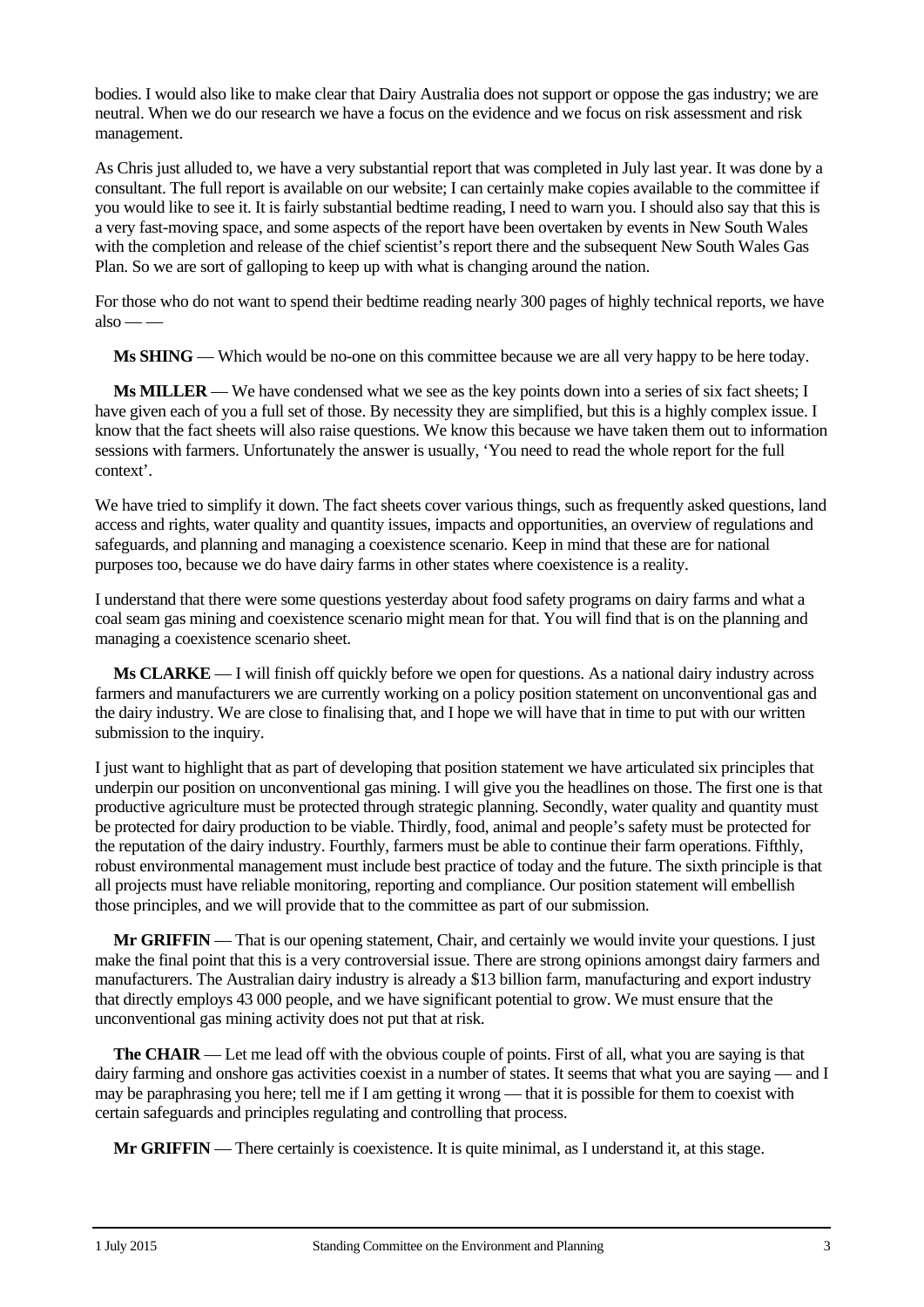**Ms MILLER** — The coexistence at this stage is in Gloucester near Barrington Tops. We have a couple of dairy farms up there that have had trial wells on their properties with AGL, and we have one dairy farm there which has got trial fracking occurring as part of a more advanced exploration, and that is trial based.

**Mr <b>GRIFFIN** — I think geological issues need to be part of the equation here as well. I am not a geologist, but I think there are different geological profiles around the country that may have varying impacts on the ability of these things to coexist.

**The CHAIR** — Internationally are there are some examples that you are aware of?

**Ms MILLER** — Not that we are aware of.

**The CHAIR** — The second point, which follows some evidence that we heard yesterday, is that on the production side of the dairy industry — the manufacturing side — gas may be an important component to guarantee a future in terms of reliability of supply and cost. I do not know whether you accept that general point or not.

**Mr GRIFFIN** — Certainly there are companies that are using gas in their processing and manufacturing facilities, and it is a good, cheap and viable option for them. That is part of the equation. It is obviously not coming from unconventional gas sources now, but they are looking at that I suppose. In the future, who knows, solar might be an option.

**Ms MILLER** — Can I just add to that that gas has been a very cheap and plentiful energy source for our manufacturers and has been really important, but we are also watching the fact that as we begin to export onshore gas out of Queensland we may become exposed to global pricing and global markets. Whether it remains a competitive and cheap energy source remains to be seen.

**Ms SHING** — Thank you for your presentation and for the fact sheets. I also look forward to getting access to the full report for the committee, given the complexity of this issue. It is important to note your position in not having a view for or against the knock-on effects of managing consequences by way of the principles that you talked about, Irene. I think that is important.

I would like to address the issue of reputational risk given that here in Gippsland we produce 23 per cent of total dairy and we have emerging markets in China and Asia more broadly where quality is the stand-out component of branding. In terms of managing reputational risk and challenges, the Gloucester example that you referred to, Claire, is not entirely on all fours with the proposition of unconventional occurring here in Victoria. I was just wondering if you had any view on reputational risk and knock-on consequences, real or perceived, for international markets, given that we do have an upward trajectory in uptake of our product from Gippsland to the world more broadly.

**Mr GRIFFIN** — As I said at the outset, we also represent the Australian Dairy Products Federation, which is the manufacturing side, and we met with them in the formulation of this policy. They are very nervous about an impact of a breakdown, if there happened to be one, in the whole process. If there was a breach of quality as a result of a fracture — who knows what might happen? — they are very nervous about the impact on the overseas markets and the view of Victoria, particularly being a clean, green producer of dairy product.

**Ms SHING** — Just as a little bit of a supplementary to that, Irene, you referred to the importance as part of the principles in dealing with potential coexistence of managing reputational risk. How might that then take shape? How might that look in relation to an area which is so productive and specific in terms of its geography and output?

**Ms CLARKE** — Just to talk about what has happened in Gloucester where we do have some coexistence, one aspect of that reputational risk is that the milk company involved there has put in place extra procedures around testing and quality testing so that they can be sure from their point of view about the quality being maintained. In terms of the broader reputational risk, a lot of it is around perception — that is, perceived risk and we cannot quantify that. We do not have any information for you about how to quantify that. It is about the potential.

**Ms SHING** — Thank you.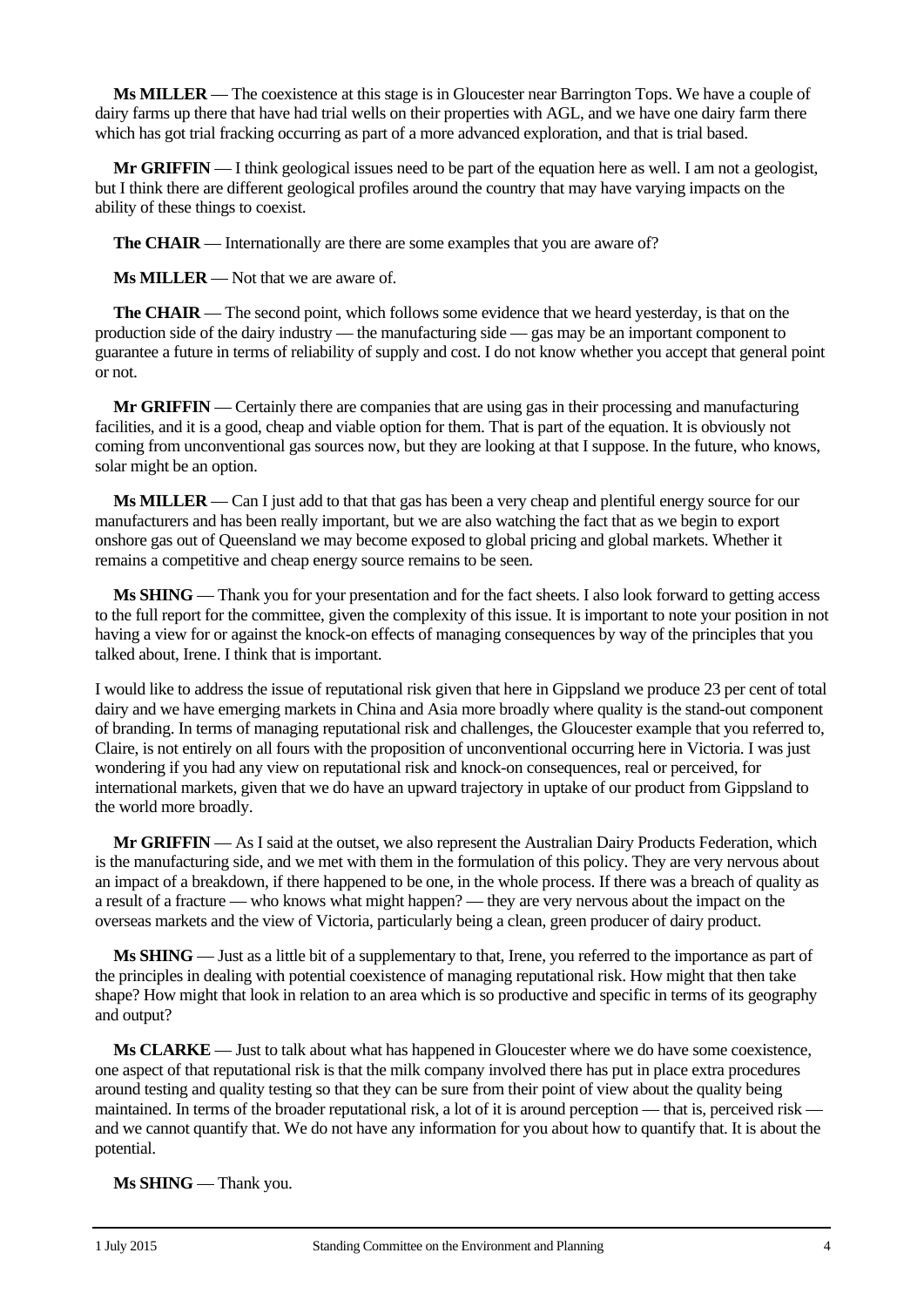**Mr LEANE** — I had a series of questions around the reputation of the industry which Harriet has covered very well. The second key point at the start of your submission was around natural resources, and you touched on water. Do you see issues around the access to water — that is, the amount of water being utilised to service, say, a well — or do you have concerns about the potential for contamination?

**Mr GRIFFIN** — From our discussions the potential for contamination would be uppermost in people's minds. A lot of that is probably from ignorance. We do not understand it as well as we probably should as far as the whole structure goes. We do experience earthquakes and things like that. I do not know what impact that might have on a well. I think our biggest concern is the potential for contamination.

**Mr LEANE** — It probably ties into the reputation as well.

**Mr GRIFFIN** — Yes.

**Mr YOUNG** — I just want to congratulate you on the little flippy book, because that sucked me into reading it — especially the use of the word 'legendairy' on the front. I thought that was fantastic.

**Ms MILLER** — We are about to do regional ones, for anyone here in Gippsland.

**Mr YOUNG** — You actually did touch on the answer to my question when speaking to Shaun then. If I was a dairy farmer, what is the no. 1 concern I should have about this industry?

**Ms MILLER** — Food safety is absolutely paramount. All dairy farms have a food safety program, which they stick to religiously, and it is all about making sure that nothing comes onto that farm that you do not know about and that all things like agvet chemicals and so forth are declared. That would absolutely be the case if there was ever to be a coexistence with gas mining on a property. They must declare everything that comes onto the property. Food safety is absolutely paramount.

The other one that would be absolutely fundamental is confidence around the integrity of the wells themselves and what is then going to occur in terms of maintaining those wells, in terms of what happens if there is something like a flood or a bushfire. They have got know that it is going to be shut down.

The other one is the conduct of the companies themselves. Dairy farms are very intensive operations. We have stock moving around a lot during the day. We have stock of all different ages which are deliberately in different parts of the property for various stock management reasons. Am I correct?

**Mr GRIFFIN** — That is correct, yes.

**Ms MILLER** — It is not like big broadacre farms where you could have wells out in the corner and you would never see them unless you flew over it. On a dairy farm the conduct of the contractors and the companies themselves has to be absolutely above reproach and very clearly set out beforehand.

**Ms BATH** — Thank you very much. Being a dairy farmer's daughter I have got a passion around milk particularly some cheeses, I might add. We have thousands of farmers in Victoria and dairy farms. If you are going around listening to farmers, what would be their perception of their right to veto? Also, I can imagine there would be some farms and some farmers who might see that having a mine on their property is a source of income. Are there two conflicting views around that? Have you spoken with people about this, and what are your views?

**Mr GRIFFIN** — It has certainly come up in our discussions. We are an industry body that looks at an overall policy and a national policy. We cannot dictate whether farmers do or do not allow access for a mine; it is an individual property owner's decision to make that choice. What we have to do is look at all the evidence that we can and make a policy as a result of that evidence. That is what we have done. We do not dictate views of an individual farmer.

**Ms MILLER** — When we have done information sessions around Gippsland and in south-west Victoria the question of access has come up. We have explained that ultimately under the current law in Victoria, for instance, you would lose if you tried to stop a gas company coming on to your property. However, in New South Wales and Queensland, where there are the same laws, they do have codes of conduct now with the major companies where companies have said if a farmer says, 'No, they are not going to come onto the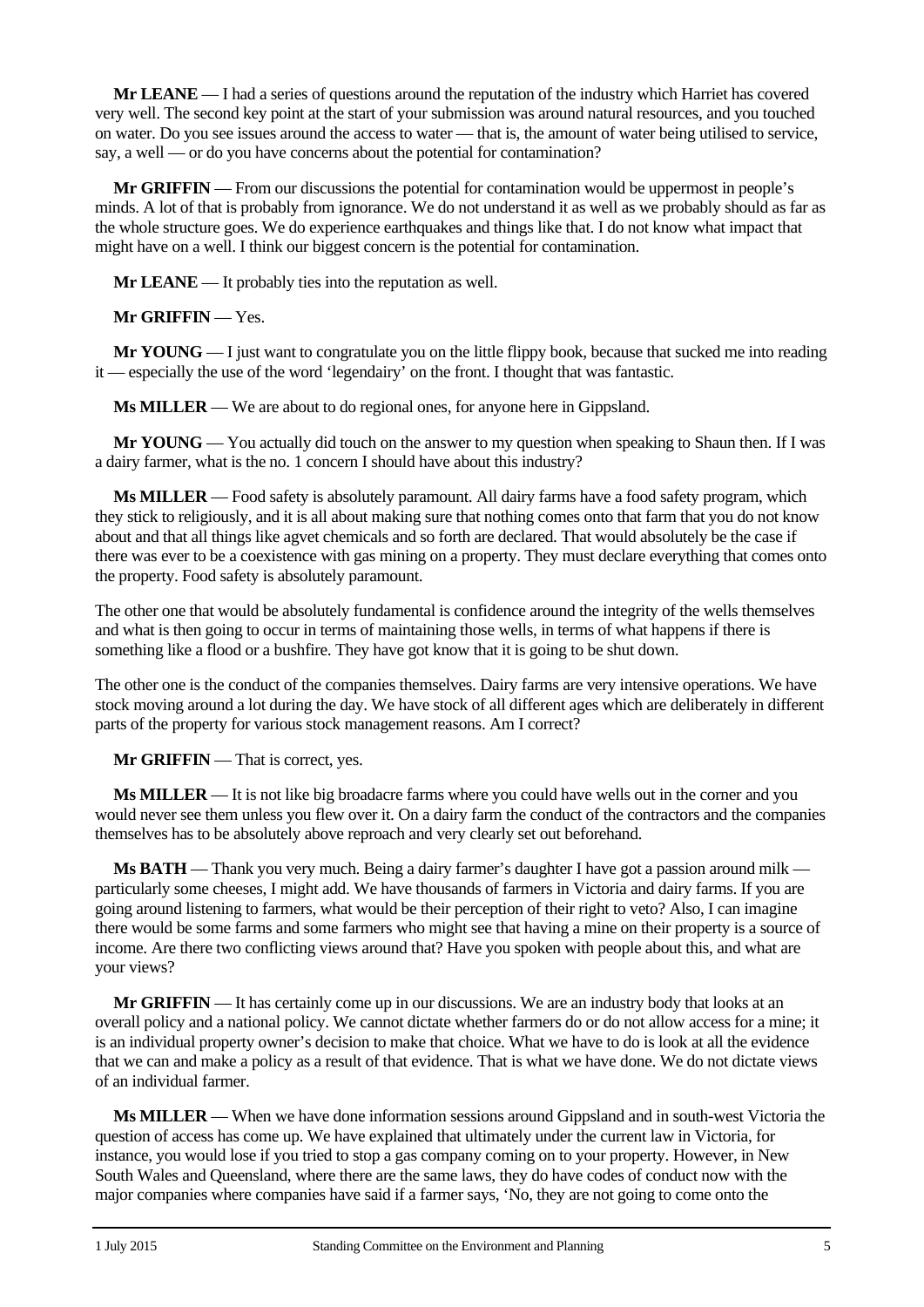property', they will not. From a reputational stance, from their perspective this is a better outcome anyway, because it is not a good look to be forcing yourself on anyone's property to begin with. But that question about a right to veto — it is pretty fundamental that farmers would like to know that they could say no if they felt very deeply about it and not have the unpleasantness of having to fight it through any kind of legal levels to maintain it. Yes, it is absolutely right that there is a mix of views out there among farmers as to whether or not it has got more opportunities than impacts. It is mixed.

**Mr GRIFFIN** — It is mixed.

**Mr BOURMAN** — That segues right into my question. You guys roughly have your finger on the pulse of the dairy industry. What percentage would you think would be for or against? Would it be half and half, or 90 to 10?

**Mr GRIFFIN** — It is difficult to know. I could not answer it.

**Ms MILLER** — Up in Gloucester most of them would be in favour of it, but they have had a pretty rough time of it lately so I think they are looking at the potential for the income. But they are also more used to it up there because coal companies have been up there for years digging up the place. They are just more familiar with it. But I think that is a very specific location. There is no way down here in Victoria you would know how many are for or against it.

**Ms HARTLAND** — This may not be something that you could answer, but you might be able to take it on notice. It is around environmental regulation. One of the things — we have heard during the hearings and it is my experience — is that we often have laws or regulations that are not enforced. Do you think it would be really important for your industry to know that if there are regulations around this industry, especially the regulations around contamination of water et cetera, that you know that they are going to fulfilled?

**Mr GRIFFIN** — I think that is a fundamental for us in our policy. We stated in the submission that the regulations must be adhered to and must be complied with. We hear of mines that go belly up and they leave and you never see them again. Those are the concerns that we have in those situations.

**Ms HARTLAND** — Would you want government or this committee to be looking at the kind of bonds that are required for the clean-up phase rather than just becoming abandoned orphan sites?

**Mr GRIFFIN** — Yes, absolutely.

**Ms CLARKE** — That is part of it.

**Mr GRIFFIN** — That is paramount. It is in the submission.

**Ms CLARKE** — Yes, and ways of resolving any issues that arise, whether it is through a bond or some other means. But the other important aspect that we have been talking about is the transparency through the regulatory process — the transparency of the information if there are any compliance issues as the monitoring occurs, so that it is clear to everyone what has gone on, including the farmer.

**Mr DALLA-RIVA** — I am somewhat confused. Because of my background of being a former minister for manufacturing, export and trade, and having been to China and other emerging economies, I know the amount of potential that the dairy industry has. I think we have just touched the surface in terms of capacity to expose the market elsewhere. We have seen the example of New Zealand, which has captured the market a lot better than Australia. We have heard evidence about New South Wales and Queensland. You have provided us with a document.

It is important that we put this on the record, Chair. It goes to the issue of reputational risk. In Queensland there are 475 farms producing 430 million litres at a farmgate value of \$230 million. In New South Wales it is 710 farms at 1035 million litres with a farmgate value of \$528 million. Yet when we come to Victoria we have 4268 farms producing 6.12 billion litres and the farmgate value is \$3.12 billion. If I was to look at New South Wales and Queensland in comparison to Victoria, we have spoken about reputational risk and you have indicated the evidence is not quite there, but this is a multibillion-dollar industry. I am struggling to work out, if you are representing the dairy industry, why you are not standing here saying, 'We don't want it'.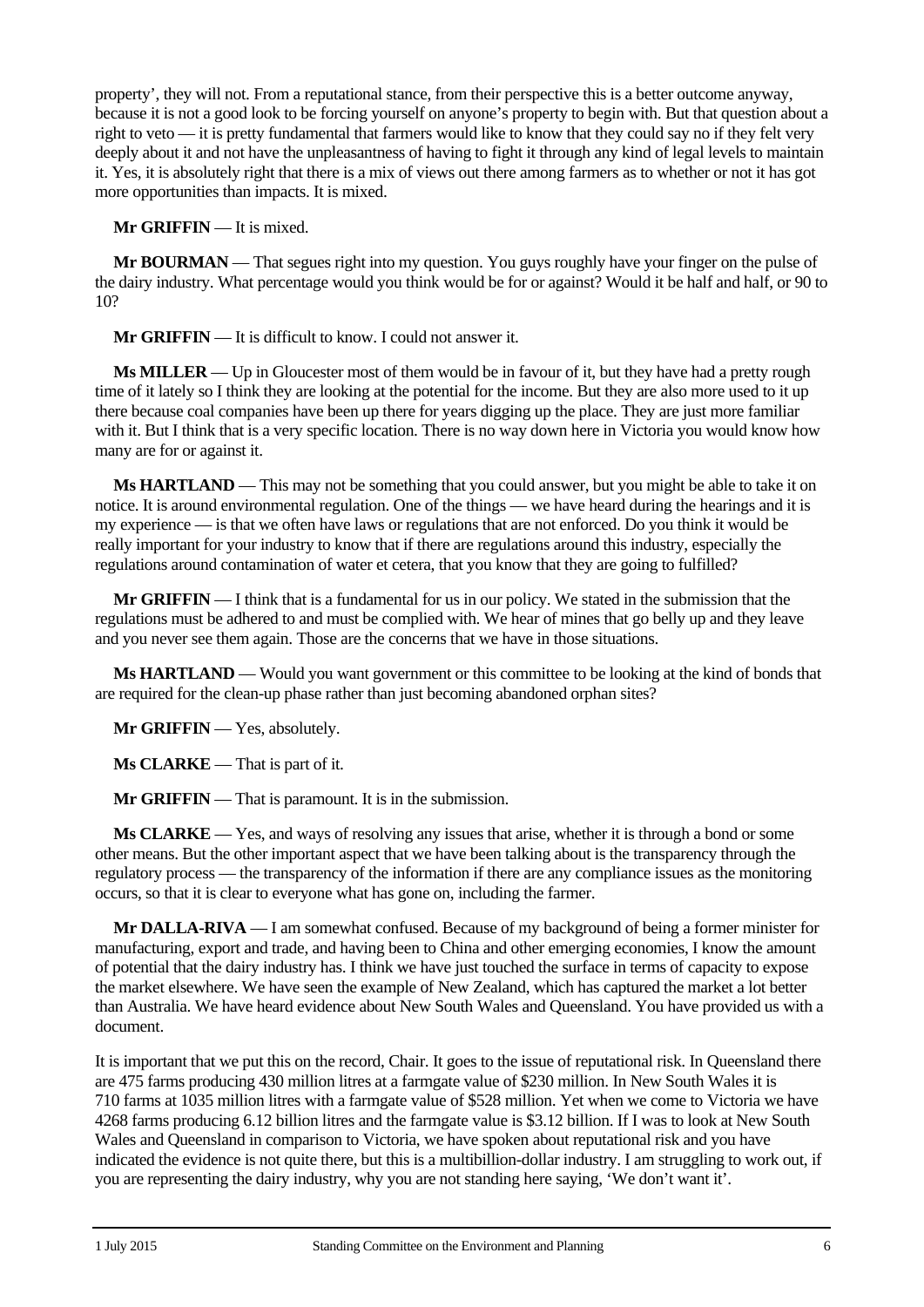I am perplexed. We have had other people standing here saying, 'We don't want it', and they have given us the reason. You have got a multibillion-dollar industry which you should be protecting, yet you are not saying it. Please explain.

**Mr GRIFFIN** — It is a very good question. We are not saying no, but we are hopefully making sure that there are enough safeguards in place that it will not have an impact on our industry. I appreciate your taking note of that flipbook. It is a great little pocket information book, and the thing with New South Wales and Queensland as well, which you perhaps may not know, is that very little export comes out of those states at all, whereas in Victoria there is a huge amount. It is something that has been in the discussion, absolutely.

**Mr DALLA-RIVA** — Why are you not standing here saying to this committee, 'We don't want it', for all the reasons — reputational risks, uncertainty about contamination? Why are you not saying that? It is as though you are straddling a rusty barbed wire fence.

**Mr GRIFFIN** — We are representing industry, and we have conflicting views within the industry with regard to yes and no. I think you heard from a dairy farmer representing himself yesterday who is keen on coexistence. They are out there, so we have to reflect the views of the industry to some degree in our formulation of policy.

**Ms MILLER** — We need to look at the evidence.

**Mr DALLA-RIVA** — You have given us no evidence to indicate that it would be a mistake for the dairy industry to coexist in Victoria.

**Ms MILLER** — I recommend then that you read the full consultant's report, which goes through the evidence. We have subsequently had the New South Wales chief scientist's review. We look at that evidence as it applies across Australia, not state by state.

**Mr DALLA-RIVA** — Maybe you should look at it state by state, because I have just said that Victoria has far in excess of any other state. We are far in excess in terms of the dairy industry of any other state.

**Ms MILLER** — But that does not mean that any risks which may or may not occur are any greater in Victoria in relation to gas mining than they are in any other state. This is a very site-specific industry, and the risks have to be considered depending on the geology for the particular areas where it might occur. We have to look at the hydrology for the areas where it might occur, the topography and so forth. I do not know that you can ignore those site-specific considerations, just as you cannot say, 'Because it seems to be working okay in Gloucester, therefore it's open slather in Victoria', but the reverse is also true.

**Ms SHING** — To take up Richard's point, the stakes appear to be significantly higher for Victoria in relation to this issue and the consequences and knock-on effects that it might have for the industry, given the figures he has just set out. I think on that basis we are trying to tease out why there is no stated position and where to from here. We have the principles that you have set out, Irene, we have got the reference to the consultant's report. There have been numerous reports which talk about the need to review and analyse risks, but in a Victorian-specific context I think that is where we are getting to as far as what is at stake here.

**Mr GRIFFIN** — You are dead right. I am a Victorian dairy farmer, but as I sit here I represent the national industry, and that is the approach we have had to take. You need to talk to the United Dairyfarmers of Victoria, which is the state body for dairy farmers, and the Victorian Farmers Federation, which is the body for agriculture in Victoria. I think you would find a different view potentially from them.

**Mr DALLA-RIVA** — Can I just ask a secondary question, which arises from evidence we have heard? Will unconventional gas lower your industry's gas costs?

**Mr GRIFFIN** — I have no idea.

**The CHAIR** — I thank you for your evidence. It has been very helpful.

**Ms SHING** — We look forward to getting your submission.

**The CHAIR** — The secretariat will be in contact with you on a number of points in the next period.